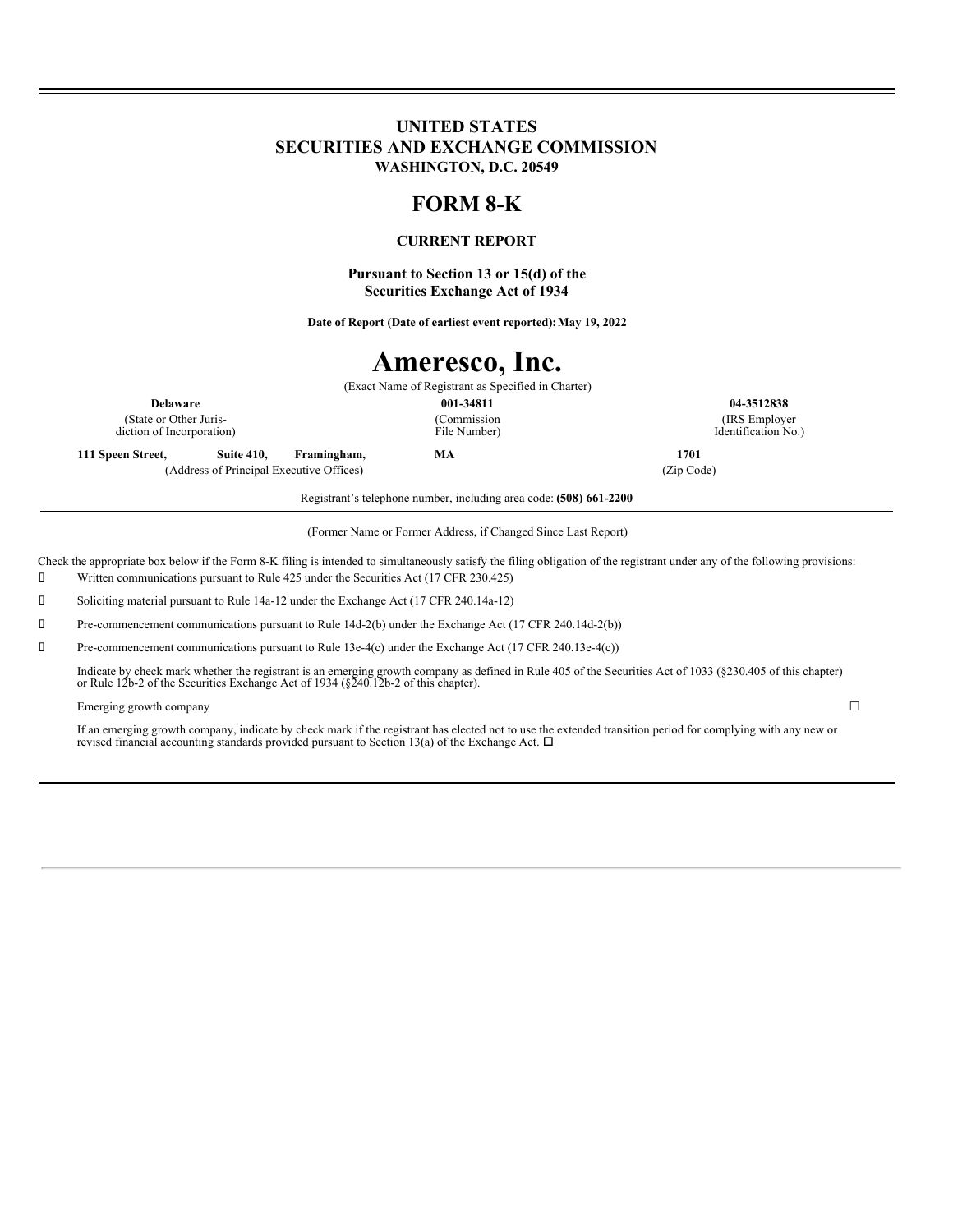#### **Item 5.07. Submission of Matters to a Vote of Security Holders.**

The Company held its 2022 Annual Meeting of Stockholders onMay 19, 2022 (the "2022 Annual Meeting"). At the 2022 Annual Meeting, holders of the Company's Class A and Class B common stock, voting together as a single class:

- elected Douglas I. Foy, Jennifer L. Miller and Nickolas Stravopoulos to serve as the Company's class III directors until the Company's 2025 annual meeting of stockholders and until their successors are elected and qualified; and
- ratified the selection of RSM US LLP as the Company's independent registered public accounting firm for 2022.

The matters acted upon at the 2022 Annual Meeting, and the voting tabulation for each matter, are as follows:

Proposal 1: The election of the following nominees for class III directors for a term of three years (voted on by holders of Class A common stock and Class B common stock, voting together as a single class):

| Nominee               | <b>Votes For</b> | <b>Votes Withheld</b> | <b>Broker</b><br><b>Non-Votes</b> |
|-----------------------|------------------|-----------------------|-----------------------------------|
| Douglas I. Foy        | 96,992,952       | 18, 148, 723          | 4,751,954                         |
| Jennifer L. Miller    | 111.659.893      | 3,481,782             | 4,751,954                         |
| Nickolas Stravopoulos | 102, 102, 566    | 13,039,109            | 4,751,954                         |

Proposal 2: Ratification of the selection of RSM US LLP as the Company's independent registered public accounting firm for the fiscal year ending December 31, 2022 (voted on by holders of Class A common stock and Class B common stock, voting together as a single class):

| <b>Votes For</b> | <b>Votes Against</b> | Abstain | <b>Broker</b><br><b>Non-Votes</b> |
|------------------|----------------------|---------|-----------------------------------|
| 119,009,842      | 868.630              | 15,157  | __                                |

#### **Item 8.01. Other Events.**

The Company's Board and Directors is in the process of reviewing its non-employee director compensation program and consequently unanimously determined to defer the annual option grant, which under the Company's non-employee director compensation program would be granted to each non-employee director on the date of the Company's Annual Meeting of Stockholders.